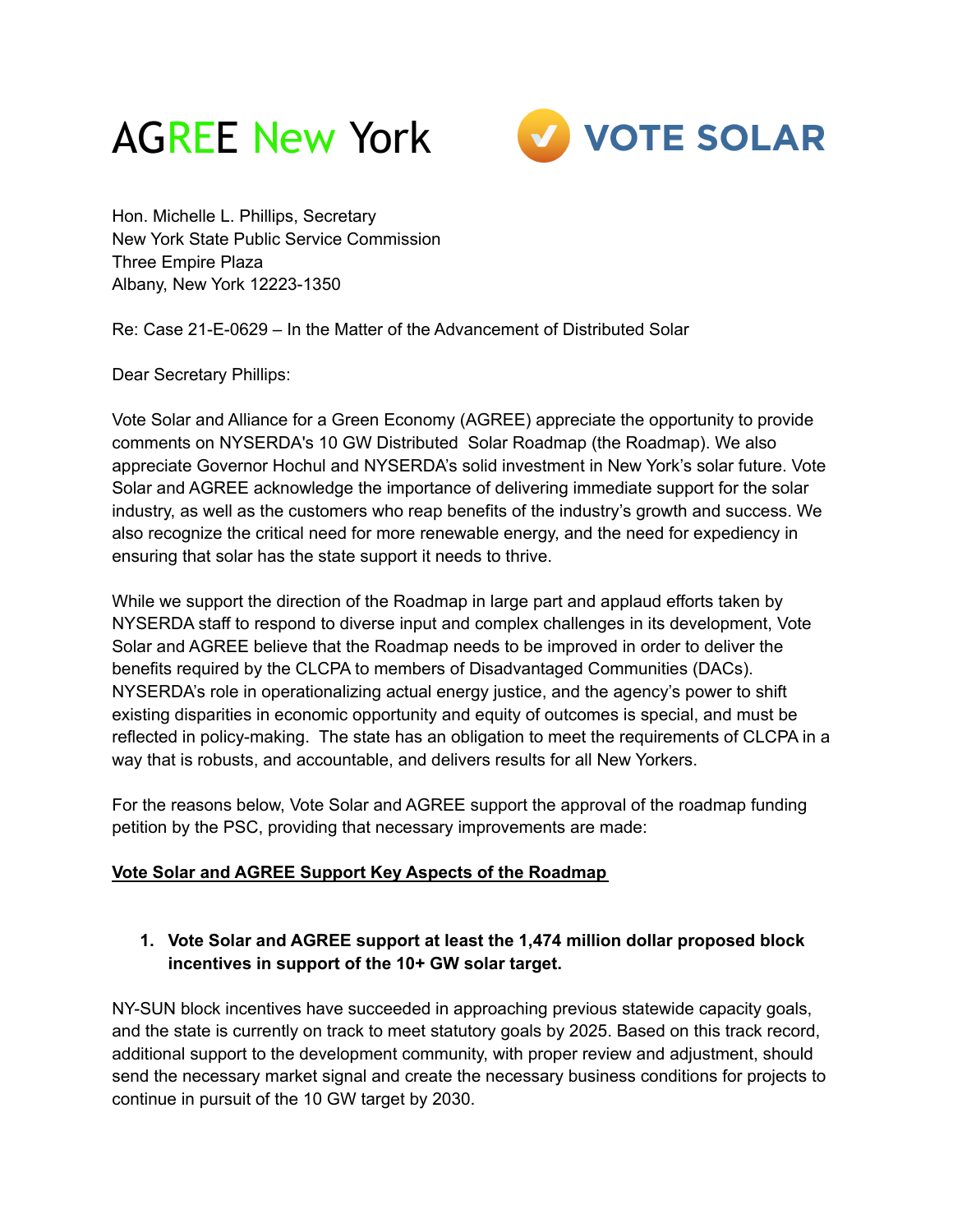Achieving 10 or more gigawatts of distributed solar by 2030 will play an indispensable role in New York's overall deep decarbonization and 100% clean power grid by 2040. We support achievement of this goal. Advanced multi-technology, lowest cost power system modeling performed by Vote Solar, partners Local Solar for all and analytics Firm Vibrant Clean Energy<sup>1</sup> have demonstrated that:

- a. The lowest-cost grid in 2030 is powered by overapproximately 12 gigawatts (GW) of distributed solar, which the Roadmap seeks to approach via block incentives.
- b. Focusing on distributed solar as well as battery storage in the electricity system will save New York more than \$289 billion by 2050 compared to achieving CLCPA decarbonization goals without a focus on distributed energy.
- c. The least-cost implementation of the CLCPA calls for roughly 50% of New York's electricity capacity coming from solar, including nearly 21 GW from community and rooftop solar and almost 84 GW from utility-scale solar by 2050. Optimizing this transition for distributed energy resources would also enable the deployment of more than 17 GW of distributed battery storage across the state.
- d. The least-cost clean energy transition sites more than 60% of rooftop solar systems and almost 30% of battery storage within NYSERDA's interim-definition Disadvantaged Communities, especially in the New York metropolitan area.
- e. Upfront costs of the distributed energy buildout pay off over time in dramatically reduced costs in 2030-2050 due to the more flexible available baseline of grid service resources.

The particular benefits of distributed solar are well known, and have the potential to drive socially just (i.e. CLCPA compliant) outcomes:

- i. Distributed solar system owners and offtakers reap direct benefits from the system via energy bill savings, and have an opportunity to build financial stability through reduced bills and revenues from the generated electricity, as well as contribute to overall grid resilience in times of high energy demand.
- ii. Distributed solar creates electricity where it is consumed, reducing and obviating the need to build costly transmission or use local fossil generation from sources like peaker plants. Local solar also allows for replacement of fossil heating and transportation in areas overburdened with fossil fuel pollution.
- iii. Creates local jobs, particularly through DAC-member owned businesses, cooperatives, or other socially equitable business models.

<sup>&</sup>lt;sup>1</sup> https://vibrantcleanenergy.com/wp-content/uploads/2021/10/VCE-VS-NY\_Final.pdf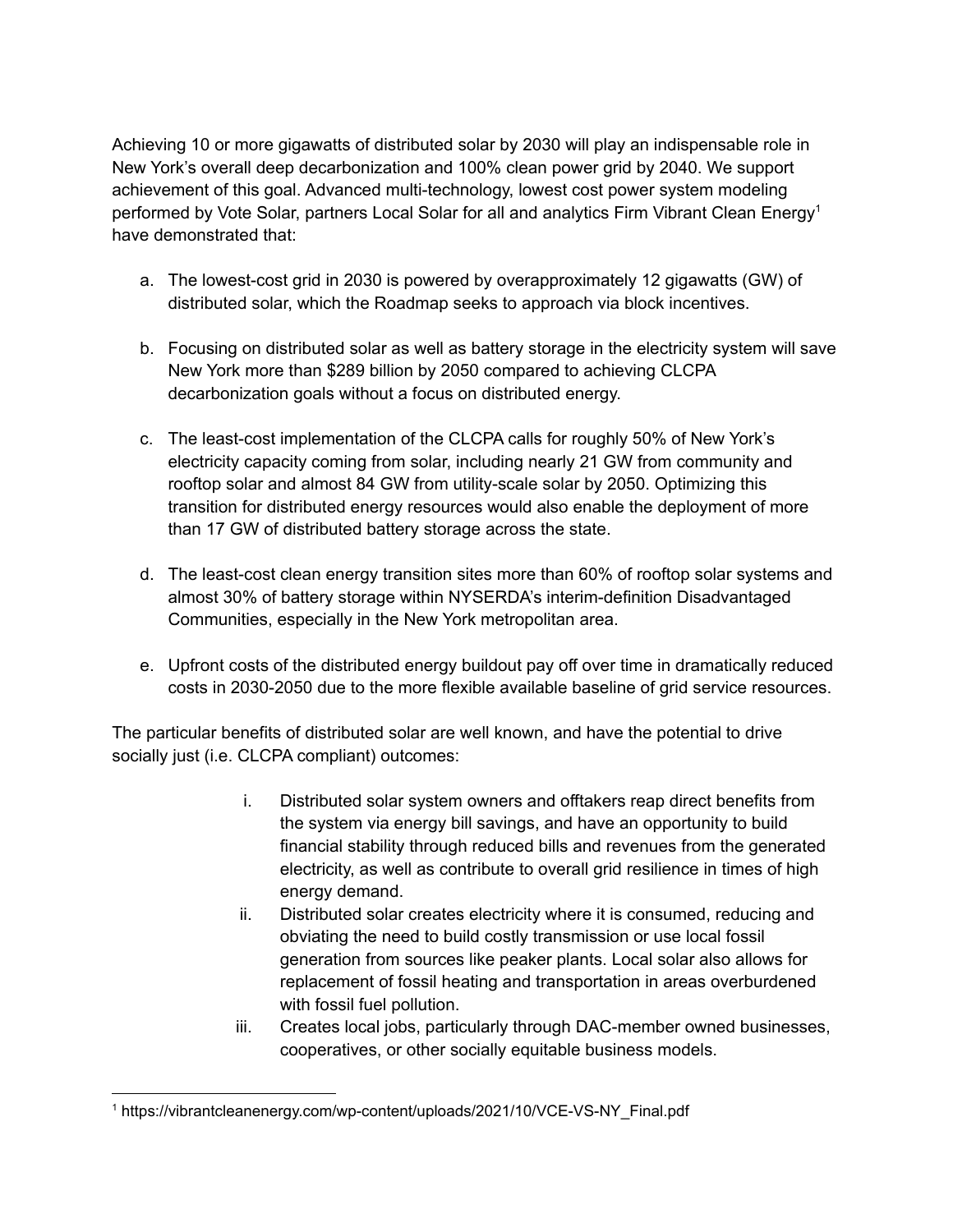**2. Vote Solar and AGREE support targeting at least 40% of new solar capacity to serve low income and affordable housing residents within DAC territory as a necessary component of serving DACs.**

Vote Solar and AGREE support efforts to ensure that program investments result in projects that have a relationship with DAC members, LMI customers and affordable housing residents. In designing the roadmap, NYSERDA sought to account for incentive dollars that would ultimately be directed towards projects which serve LMI, DAC members, or residents of affordable housing - tracking dollars from the SEEF and other adders to count towards meeting the 40% DAC investment goal. While we support and applaud applying the metric of DAC members served by project capacity, these metrics alone are insufficient. (see Heading 5, infra)

## **3. Vote Solar and AGREE support the Roadmap's robust investment in projects serving Con Edison service territory, and supports additional funding and attention to this region.**

Approximately 85 percent of the New York City (NYC) grid is powered by fossil fuels, whereas the upstate grid is approximately 8 percent fossil.<sup>23</sup> The siting of fossil fuel generation in NYC leads to disparate health outcomes for downstate residents ranging from increased respiratory infections, asthma, heart disease, and lung cancer.

In addition, Con Edison customers pay the highest electric rates in the state, which is one of the drivers of significant energy cost burdens for NYC residents. Low-income households in Con Edison's service territory are extremely energy cost burdened. One quarter of New York City households have a high energy burden.<sup>4</sup> Moreover, these burdens are more significant for communities of color; 32 percent of Black households and 33 percent of Hispanic households have a high energy burden in NYC.<sup>5</sup> The median energy burden among white households is 46 percent lower than Hispanic households. <sup>6</sup> Among low-income households, 25 percent have an energy burden in excess of 17 percent.<sup>7</sup>

3

 $^7$  Id.

<sup>2</sup> New York City's Mayor's Office of Climate and Environmental Justice, New York's Energy System Today, https://www1.nyc.gov/site/sustainability/our-programs/energy.page

[https://www.nyiso.com/documents/20142/21201742/PT-2021-Tale-of-Two-Grids.png/6fbedc32-431](https://www.nyiso.com/documents/20142/21201742/PT-2021-Tale-of-Two-Grids.png/6fbedc32-4316-f11b-3f76-74742258d456?t=1619805707764) [6-f11b-3f76-74742258d456?t=1619805707764](https://www.nyiso.com/documents/20142/21201742/PT-2021-Tale-of-Two-Grids.png/6fbedc32-4316-f11b-3f76-74742258d456?t=1619805707764)

<sup>4</sup> American Council for An Energy Efficient Economy, Energy Burdens in New York City, (September 2020), [https://www.aceee.org/sites/default/files/pdfs/aceee-01\\_energy\\_burden\\_-\\_new\\_york\\_city.pdf.](https://www.aceee.org/sites/default/files/pdfs/aceee-01_energy_burden_-_new_york_city.pdf)

 $5$   $\mathsf{Id}$ .

 $^6$  Id.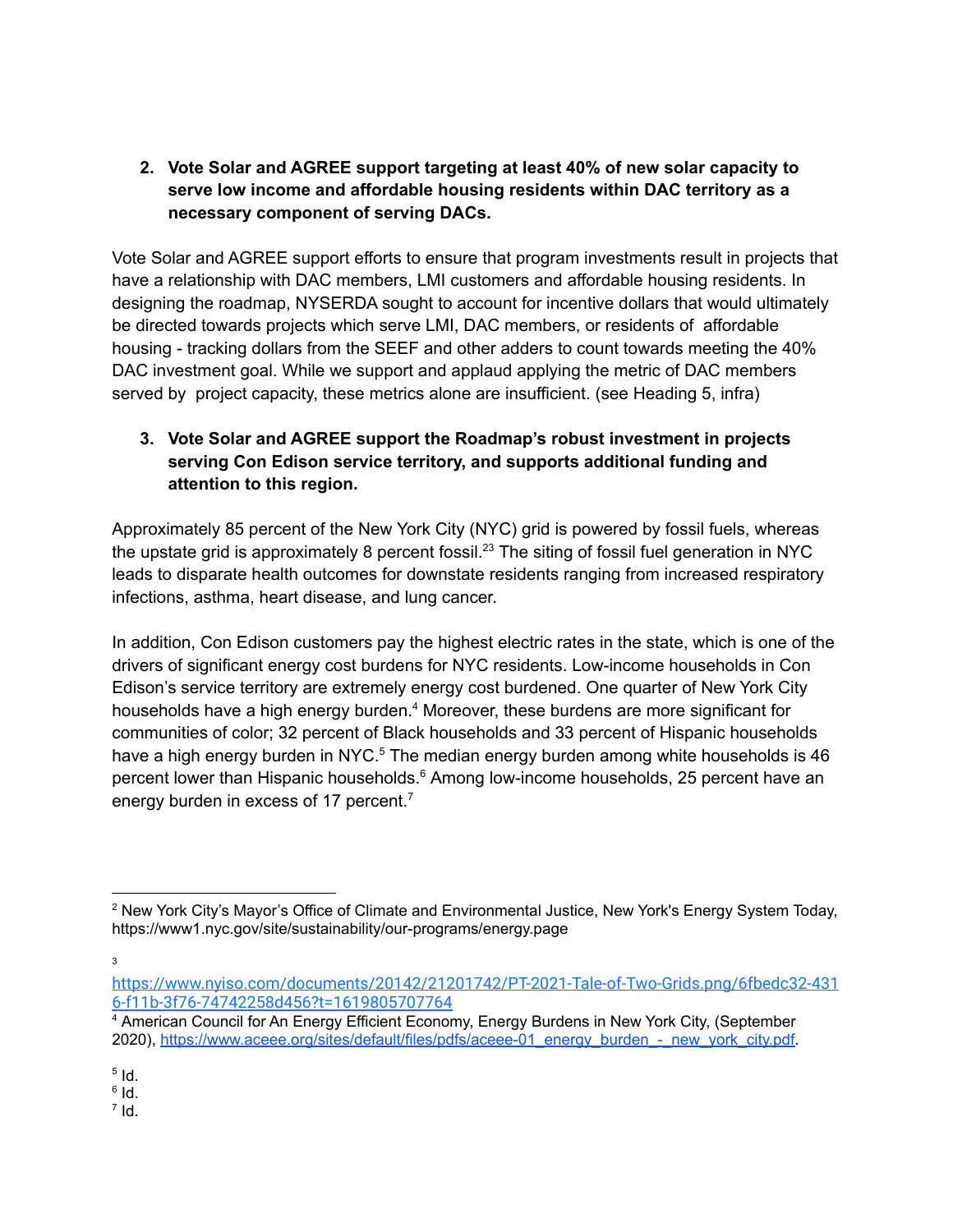As of January 2022, there are over 400,000 Con Edison ratepayers that are 60 days in arrears, and on average, their debt is \$1,990.<sup>8</sup>

Vote Solar and AGREE support alternative incentive allocation within the Con Edison service territory, and we support shifting higher incentives for remote net credited projects towards additional incentives for community solar projects that are better situated to serve affordable housing, LMI offtakers, or DAC community members. Rebalancing existing funding in order to optimize benefit and shift funding away from over-compensated projects is a key component of serving DAC populations with solar. We feel that while rearranging existing incentives to improve benefit allocation to DAC members is important, it is insufficient on its own to comply with CLCPA's mandate to meaningfully serve DACs. (See Heading 8, infra)

# **4. Vote Solar and AGREE support a transition to prevailing wage compensation for workers**

Vote Solar and AGREE support NYSERDA's adjustment of the prevailing wage requirement to apply to projects of 1 MW or above. We believe that steering the industry toward offering higher wages will strengthen the industry's overall potential for growth. While market actors adjust their practices to meet this requirement, the \$239 million allocation will help insulate businesses from financial deficiencies on a transitional basis.

<sup>&</sup>lt;sup>8</sup> Department of Public Service, Proceeding on Motion of the Commission to examine the collection practices of the major gas and electric utilities in New York State to identify ways to reduce losses due to uncollectibles while maintaining a high level of customer service.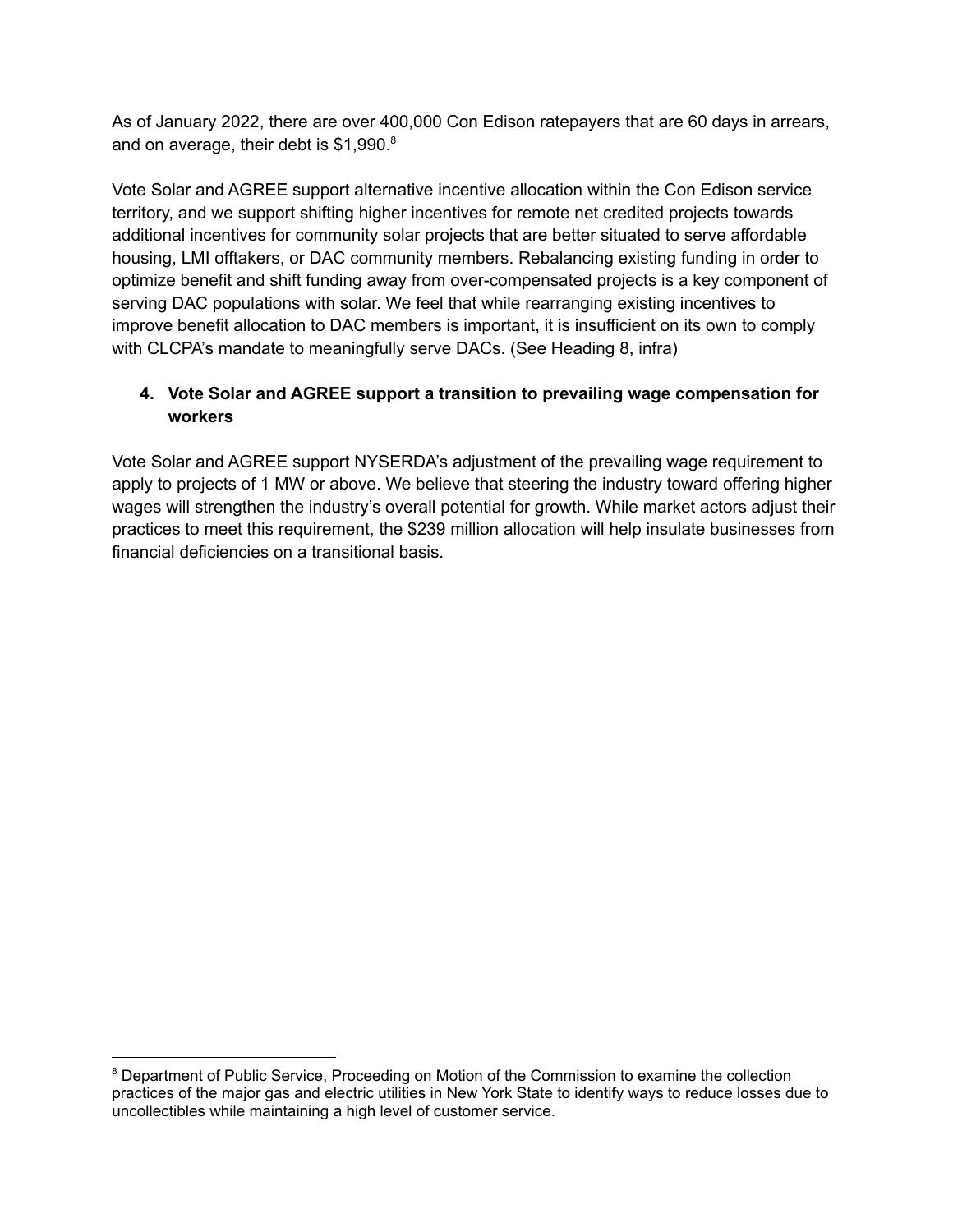# **Vote Solar and AGREE offer the following critiques and proposed changes to the Roadmap:**

### **5. Roadmap must include additional measures to satisfy the CLCPA mandate for 35% to 40% of program benefits going to DAC members**

Because CLCPA requires a percentage of benefits of state investments go to disadvantaged communities, all benefits of the program spend that can reasonably be captured must be accounted for to determine the full benefit of state investments. While the missing money analysis has been employed to determine overall incentive size (including the size of incentives for developers for making DAC, LMI, affordable housing-serving projects financially viable), the determination of benefits to DAC, LMI, and affordable housing residents as a proportion of the program size uses a different analysis, i.e. a proportion of end user benefits of solar. These two approaches are inconsistent with one another; they assume different baselines of possible investment. We are concerned that this misalignment results in an overstatement of the overall program benefit that is directed to DAC, LMI, and Affordable housing residents and a violation of the CLCPA.

"Missing money" or "money gap" analysis employed in setting incentive levels for projects across regions and project types focuses on ensuring that developers receive a sufficient benefit from projects to build them (an assumed IRR). Under CLCPA, benefits to all program participants must be fully counted and calculated to quantify the benefits of the entire program spend before calculating the subset of benefits targeted to DAC.

Effectively, NYSERDA's analysis of meeting CLPCA assumes that no benefits are being captured by the business community who are actually claiming incentives, building the systems, paying employees (both in-state and out of state) and turning a profit. Jobs created and salaried, and importantly ROI and profits on money invested by the state must be counted to accurately create a "percentage pie" to measure the entire benefit of the spend. Because this activity is not part of the analysis, we are concerned that this large proportion of the overall benefits has been erased. Without it, the analysis is incomplete, and the percentage of capacity and DAC households receiving bill credits as the lone metrics an unaccountable standard both for this petition, as well as harmful precedent for other investments within CLCPA's purview.

It is worth noting that DAC member-owned solar businesses represent a growing but still vanishingly small percentage of solar businesses that operate in NY state and are registered with NYSERDA to claim incentives. Because of this, DAC residents are largely not primary claimants of NYSERDA incentives, but benefit only as potential offtakers or workers.

By rough calculation, of the Roadmap's estimated 127,000 additional solar customers/offtakers; 40% (the high bound of meeting the DAC mandate) is 50,800 offtakers. The roadmap assumes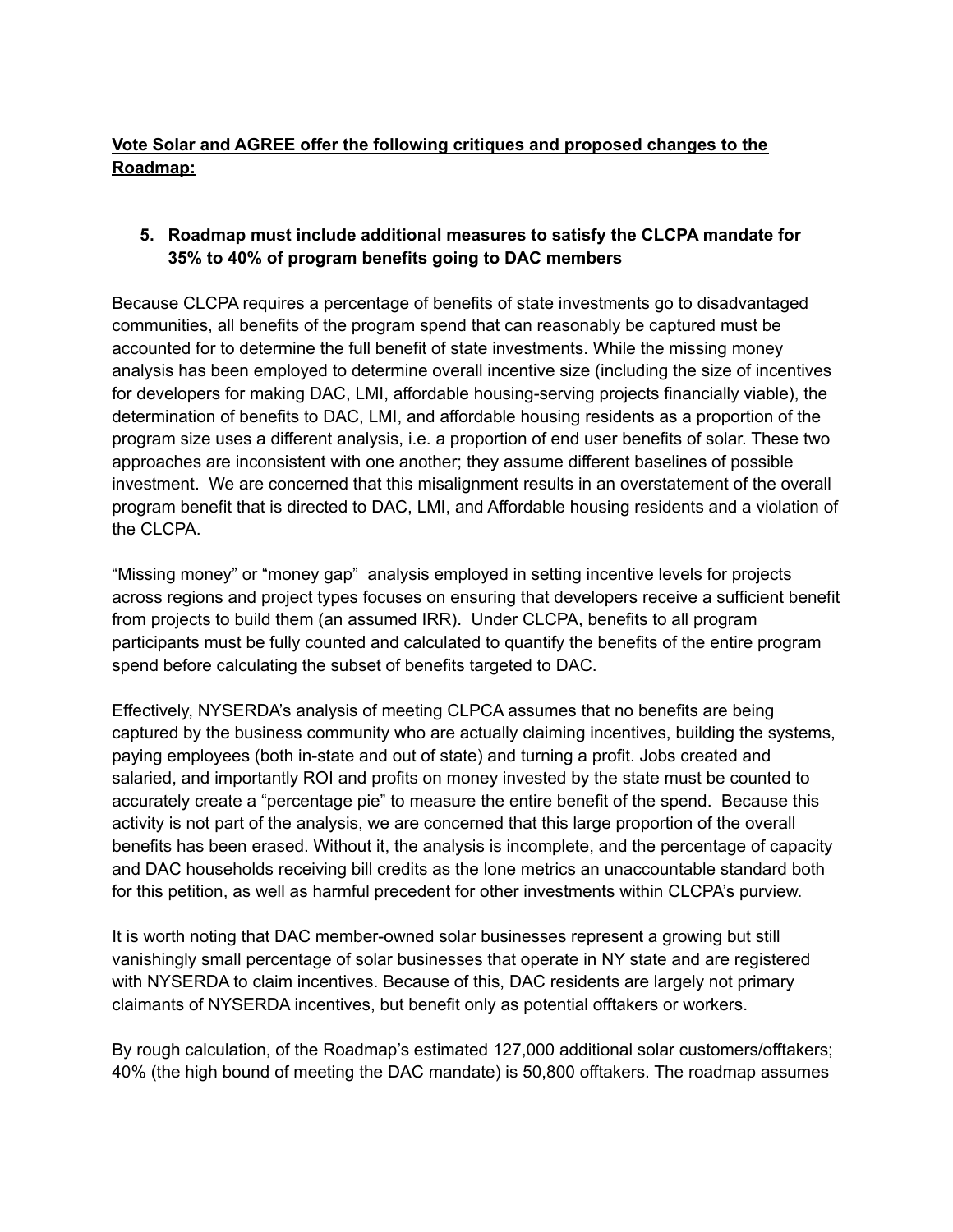up to 10% bill discounts. For a statewide average electric bill of around 100 dollars a month<sup>9</sup> (EIA 2020), from 2023 to 2030, this results in a savings of roughly \$42,672,000 from electric bills across the state. This figure represents approximately 3% of the total roadmap investment. According to the upper estimate of 10% bill savings promised in the Roadmap, all 127,000 new customers would accrue a total of \$106,680,000 in bill savings from 2023-2030. The rest of the money presumably flows to both covering business expenses, and per NYSERDA's rationale, bridges the money gap, i.e. ensuring IRR for project developers to proceed.

A 7% return on investment cited by NYSERDA in the Roadmap made possible by \$1,474,000,000 alone (not accounting for the 4.4 billion in proposed additional unlocked investment) is \$103,180,000. The stated role of public funding in this case - to attract additional private investment which would otherwise be unavailable - means the actual return resulting from state investment is far in excess of this figure, potentially in the range of six billion dollars. Because the program is not designed for DAC members to use incentives to create returns, but merely to serve as customers/offtakers, their stake is at best 40% of roughly half of the total benefits of the investment, and arguably far less. In short, DACs are not receiving a benefit of public investment in accordance with the CLCPA mandate, and are receiving only "a percentage within a percentage" of public investment.

To be clear, using a "missing money" or "money gap" analysis to understand needed incentive levels is not wholly inappropriate; and creating business incentives is a smart and important tool to move the state forward in its decarbonization efforts. It is not an approach that can deliver for DAC members in a way that approaches 35-40% of benefits of public investment on its own.

Furthermore, Vote Solar and AGREE believe that bill discounts should guarantee savings of more than the offered 10% in order to represent sufficient value to individual low income DAC customers, especially those who are already mired in utility debt as a result of the pandemic. For opt-in participation, a generation of unfair dealing from ESCO providers necessitates the opportunity for deeper savings to be an attractive consideration to folks who remain reluctant to engage. The bill savings for offtakers in DACs should be set to an amount that would allow these households to improve their actual wellbeing on a monthly basis, such as consistently being able to afford more and higher quality food , afford a medical visit, or use an air conditioner to avoid heat stress.

## **6. NYSERDA should allocate additional funding to support community-owned projects to meet the CLCPA goals of 35 to 40% of investment benefitting DACs**

In order to ensure that the overall benefits of solar energy investments reach the entirety of the state, including DACs, NYSERDA should create a separate grant fund of \$100 million for community organizations that are structurally accountable to the communities that they serve to purchase and control the proceeds of solar generation. An ownership grant program could cure the deficit in benefit for DAC members that can't be relieved through supply-side

<sup>&</sup>lt;sup>9</sup> U.S. Energy Information Administration Monthly electric bill data table https://www.eia.gov/electricity/sales\_revenue\_price/pdf/table5\_a.pdf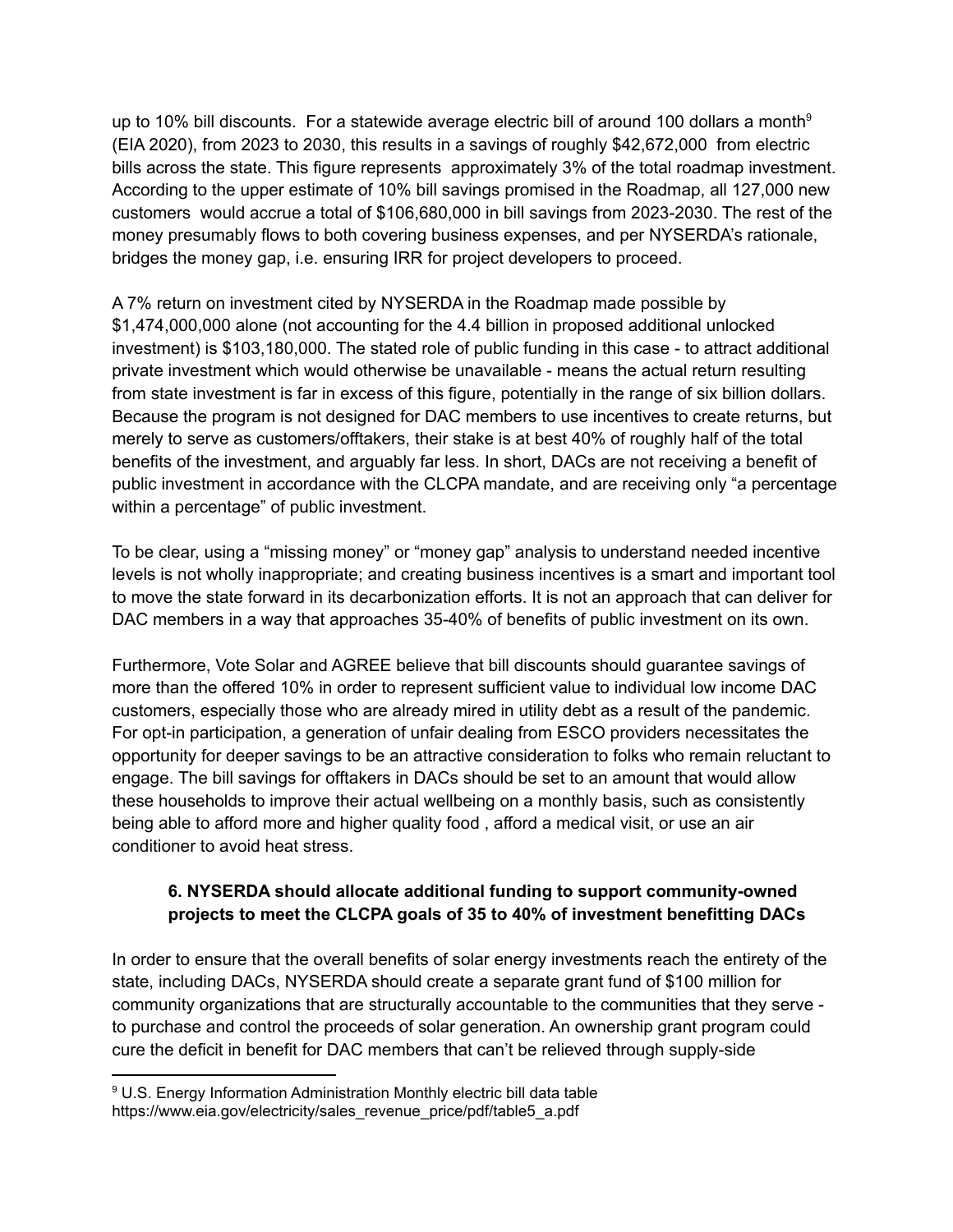incentives. Such a grant fund would increase the rate of solar adoption toward state goals, as well as meaningfully increase the percentage of benefits flowing to DAC members.

In tandem with a grant program, NYSERDA should consider developing incentives for projects that meet community ownership criteria. Control over the proceeds of projects should be essential to the future of incentives and should not be determined independently by NYSERDA outside of this Roadmap. This matter in particular requires rigorous stakeholder engagement, and a program developed without public comment and/or separate from discussions about the future of solar incentives runs counter to the spirit of the CLCPA.

- a. The PSC should exempt projects serving LMI customers and affordable housing projects from the newly-enacted Customer Benefit Contribution charge, which adds costs to new residential solar projects.
- b. The NY Green Bank should offer concessionary loans for projects that are developed by MWBEs or that serve low income DAC residents and projects.

## **5. The PSC Should Clarify and Improve Incentives Serving LMI residents, Affordable Housing, and residents of DACs**

Vote Solar and AGREE support 40% of all new MWs to the Solar Energy Equity Fund ("SEEF") serving LMI residents, affordable housing, and DAC residents. The Roadmap does not, however, provide enough specifics on how these incentives will be used. Specific recommendations include:

- a. Setting aside 40% of each base incentive block for SEEF projects.
- b. Clarifying that a majority of SEEF funding can be used to provide guaranteed bill savings to LMI customers.
- c. Expand the eligibility of the Multifamily Affordable Housing Incentive for more than just the first 200 kW of a project.

## **6. NYSERDA should fund the participation of M/WBEs and workers of color.**

Vote Solar and AGREE recommend that NYSERDA sets aside additional funding for technical support and incubation of new M/WBE solar companies so that they can build and own projects in their own localities, with a focus on democratically accountable, cooperative businesses.

We also suggest two additional incentive adders:

- Minority-Business Enterprise Adder (MBEA) - The MBEA would result in an additional \$0.10 adder to projects that allocate at least 40% of the profits to MBEs and/or that hire approved MBEs for at least 40% of the project work.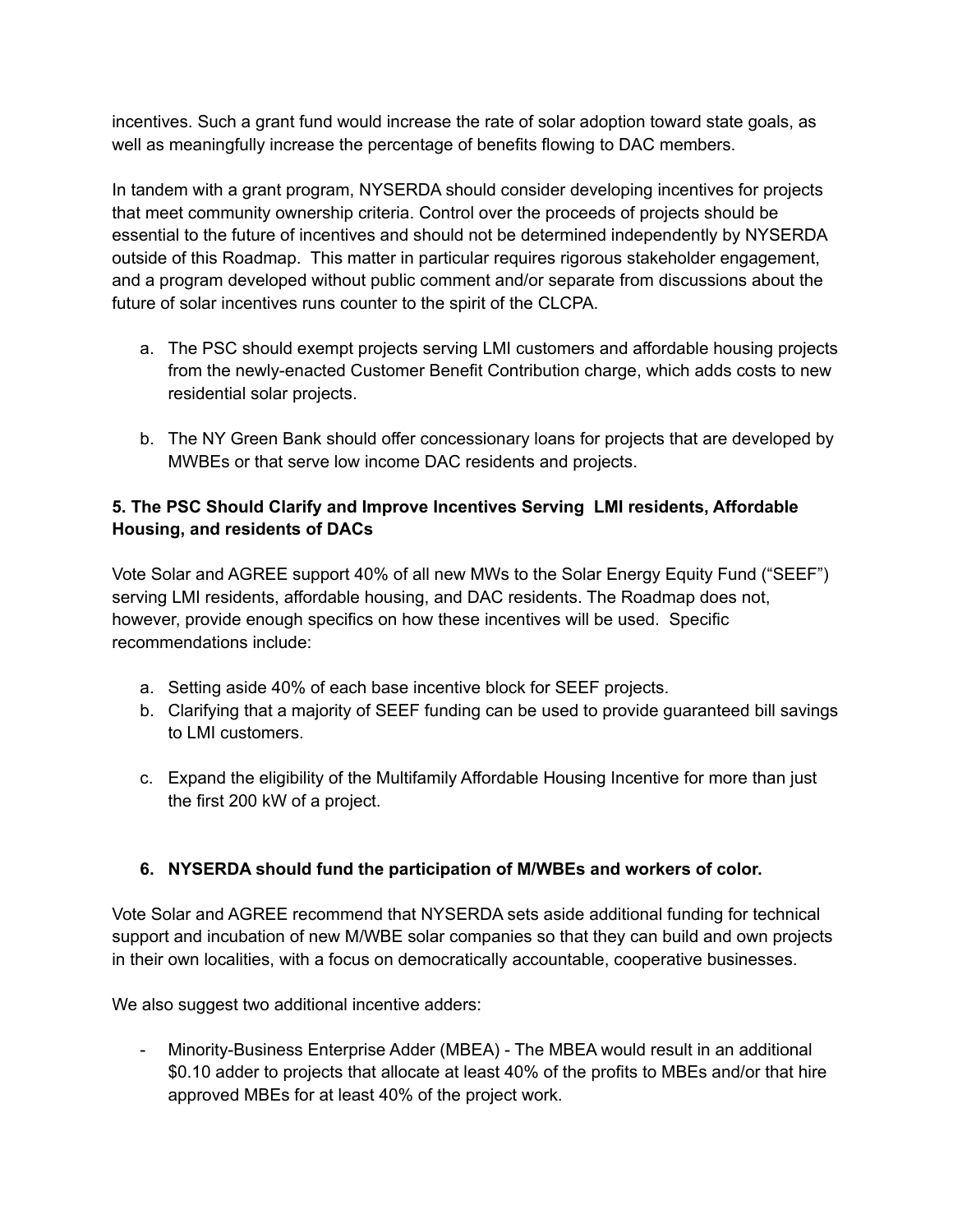- Women-Business Enterprise Adder (WBEA) - The WBEA would result in an additional \$.05 adder to projects that allocate at least 40% of the profits to WBEs and/or that hire an approved WBEA for at least 40% of the project work.

## **7. NYSERDA should prioritize and track the participation of M/WBEs and workers of color.**

NYSERDA should develop staffing and/or installation capacity thresholds that would trigger a region-specific diversity requirement. NYSERDA should cap incentives to developers that do not meet a region-dependent diversity threshold.

NYSERDA should also report on diversity metrics in a clear, timely, and easily accessible way. Beginning on the date that the roadmap was filed, December 17, 2021, NYSERDA should require that all solar companies receiving NYSERDA funding report on their workforce diversity once they hit the threshold of 15 projects or 5MW, whichever comes first. This reporting should include all full-time and part-time employees, as well as non-employees (i.e. independent contractors).

# **8. NYSERDA Should increase MWs allocated to Con Edison territory to at least 568 MW**

Increasing the block incentives in Con Edison's service territory to 568 MW will ensure that Con Edison receives 14.2 percent of all new solar capacity proposed by the Roadmap  $-$  a percentage that is equal to Con Edison's current share of statewide distributed solar capacity. As aforementioned, the cost and pollution burdens are highest in Con Edison's territory, and it is crucial that parity is maintained in downstate solar capacity.

# **9. The PSC Should Quickly Initiate the Next Phase of Determining Solar Compensation**

Funding cliffs have slowed and destabilized the activities of the solar industry in New York in the recent past. This reduces the rate at which projects come online, and chills interest in the New York market among potential development practitioners. Slowdowns in turn disproportionately impact businesses with less access to capital, pay higher wages, or serve customer bases with higher barriers to entry. The short-term viability of block incentives requires that stakeholders return to the table on a continuing basis to revisit and advocate for continued support. Vote Solar and AGREE recommend that a review commence earlier than NYSERDA's proposed triggers of half allocation of half of the incented capacity or the end of 2025. Due to the volatile economic, geopolitical, and climate situation, which can have unforeseen impacts on prices and supply chains as NYSERDA has noted, We recommend a review as early as Q4 2023.